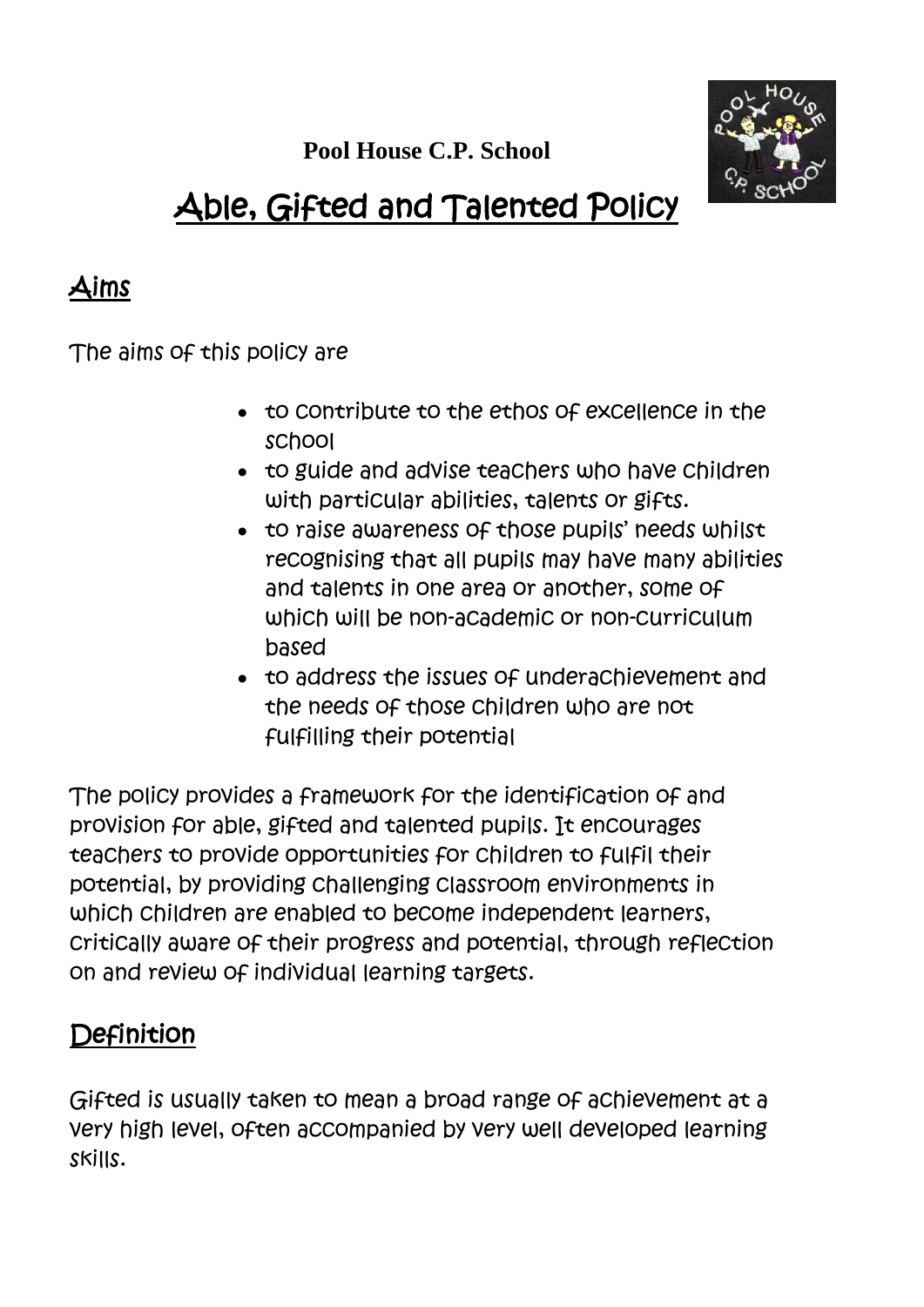Talented is usually taken to refer to one or more specific talents, such as sport or music and not necessarily across all areas of pupil's learning. (Ofsted 2000).

Able, gifted and talented children and young people may be thought of as consisting of 5-10% of pupils within each year group who achieve, or have the potential to achieve significantly in advance of the average for their year group in their school. This may include pupils with academic abilities (defined abilities in one or more subjects in the statutory school curriculum other than art, music and PE), pupils with talent (defined as those with abilities in art, music, PE and in any sport or creative/performing art, design, technology, ICT or visual, spatial, mechanical, social, leadership skills) and 'all rounders'.

NB: the percentage quoted is relative to the cohort of the school.

#### **Identification**

A variety of identification strategies will be employed including:

- Class teacher assessment
- NC assessments
- End of unit assessments
- $\bullet$   $\forall$ ,  $\forall$ ,  $\forall$   $\forall$   $\forall$  specialised assessments
- SATs results
- Baseline assessments
- Views of other teachers/classroom support staff
- Views of parents
- Views of peers/child's self-assessment
- Views of outside agencies

Identification strategies which are part of the day-to-day classroom provision and are able to inform planning and teaching are the most valid; identification needs to lead to a classroom response which will further the achievement of the learner.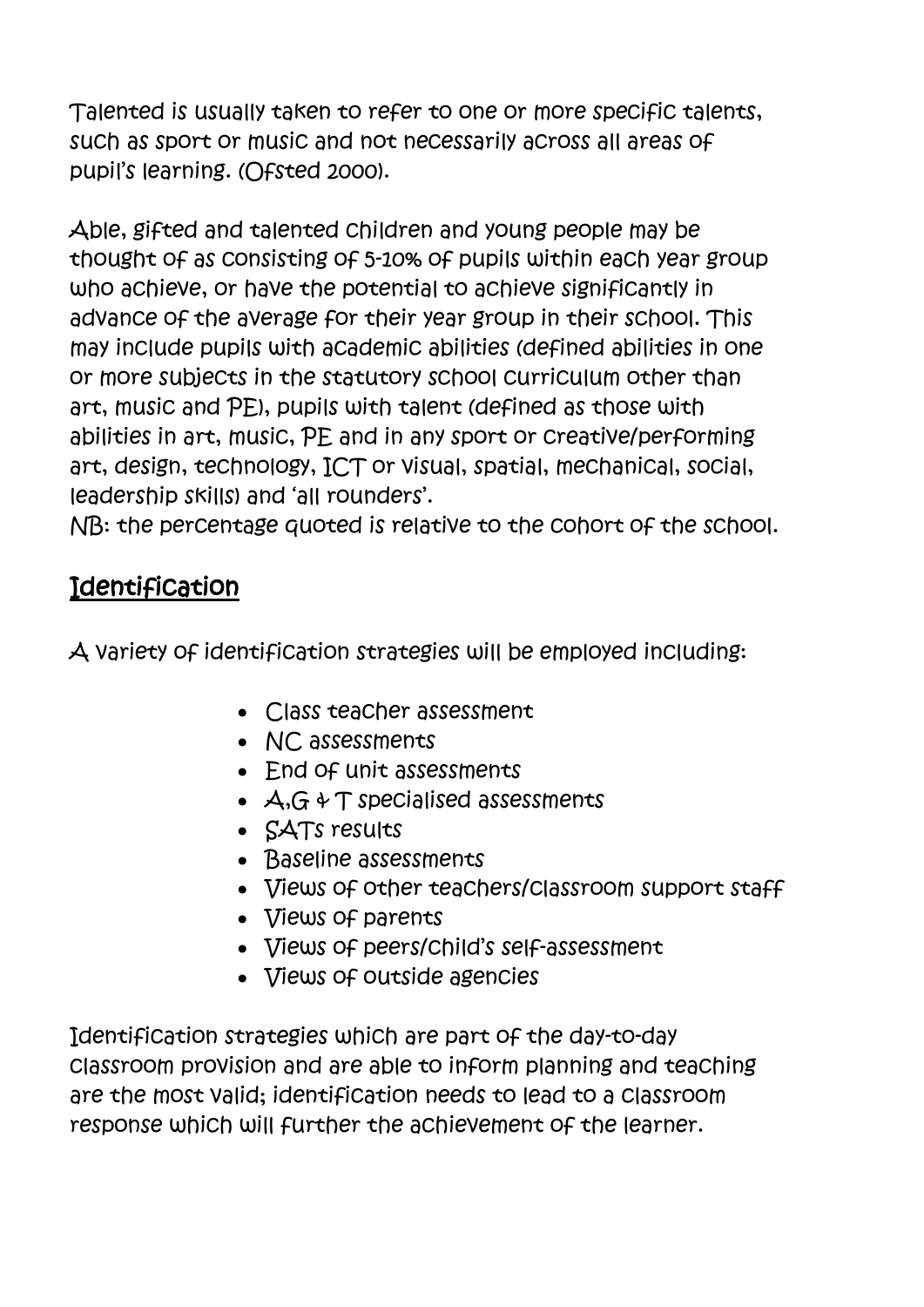## The Learning Environment

The learning environment can have a profound effect on the achievement of all learners. The environment should include:

- Encouragement of individual children
- The setting of individual targets for all children based upon their previous achievements
- Exploring children's interests
- The expectations conveyed to the pupils
- Discovering how the children learn best
- Some open-ended tasks
- Extension activities (furthering the NC level at times)
- Enrichment activities
- Investigations, including the children devising their own
- Children making choices and giving reasons and justifications for those choices
- Concept mapping to reveal the child's understanding
- Appropriate teacher language (higher order questioning)
- Setting time limits and ensuring good pace in activities
- Differentiated planning for all lessons (not necessarily written or different work)
- Children learning self-correcting strategies
- Children posing questions to each other
- Independent strategies
- Out of Class activities
- Where appropriate, giving adequate thinking time

# Roles and Responsibilities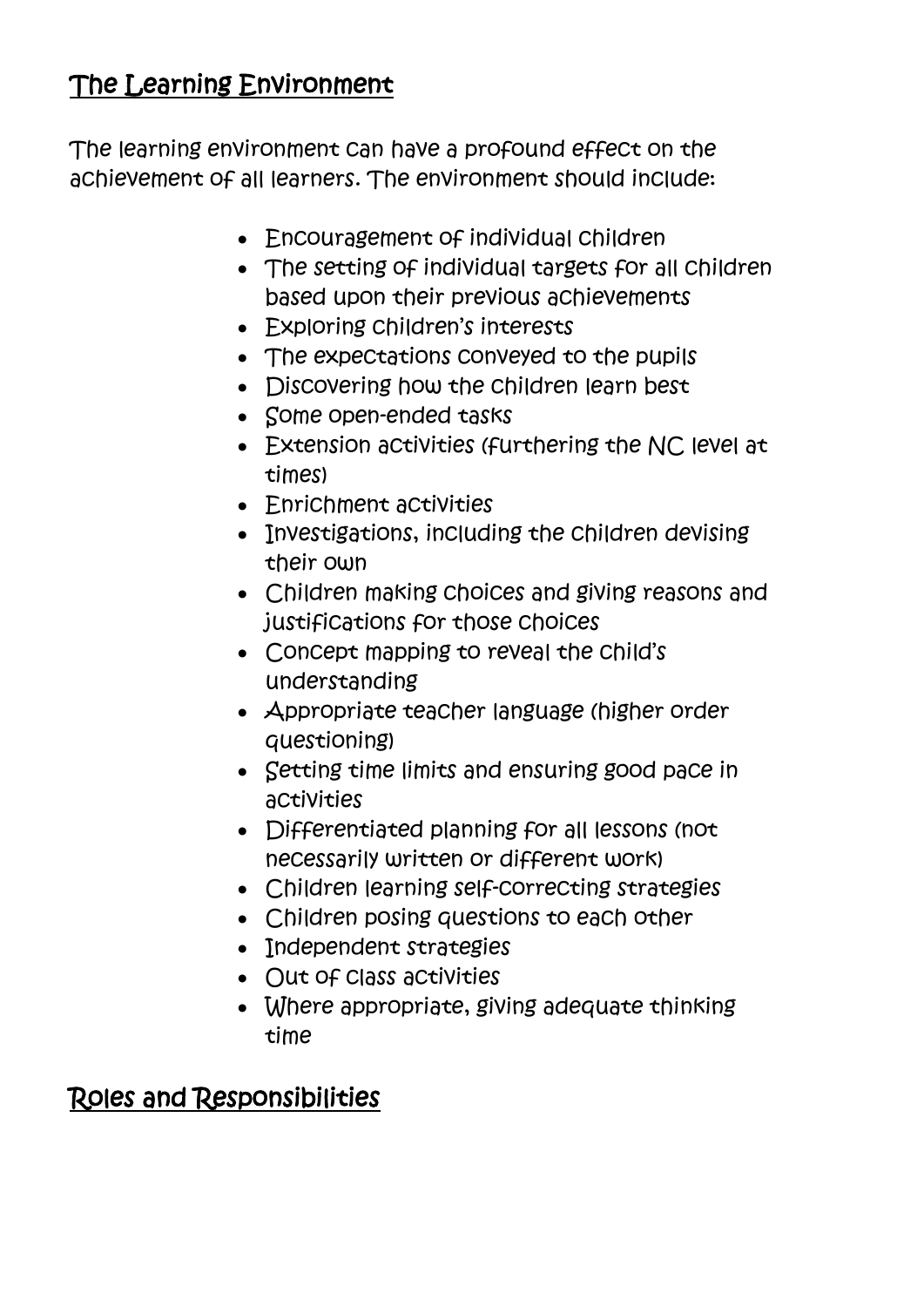The headteacher, along with the co-ordinator for able, gifted and talented children, is responsible for the provision of professional advice to the governing body to ensure that the policy for able, gifted and talented pupils is adopted. The able, gifted and talented co-ordinator has the overall responsibility for the day-today management of all aspects of the school's work in this area, including provision for the able, gifted and talented pupils and the tracking of pupil's achievement. The headteacher will oversee the implementation of the policy, together with the evaluation of the quality of teaching and standards achieved by the able, gifted and talented pupils and any subsequent school improvement strategies and professional development required.

The co-ordinator for able, gifted and talented pupils, will be responsible for:

- aiding identification of individual pupils' needs
- providing guidance to staff
- maintaining a register of identified pupils

There is a named governor who is responsible for providing an overview of the school's provision for able, gifted and talented pupils.

Class teachers will be responsible for:

- providing a curriculum and learning environment that allows all pupils to experience challenge
- identifying pupils who are able, gifted and talented and informing the co-ordinator
- involving pupils in self-assessment procedures when reviewing individual learning targets
- building the self-esteem of all pupils

### Parental Involvement